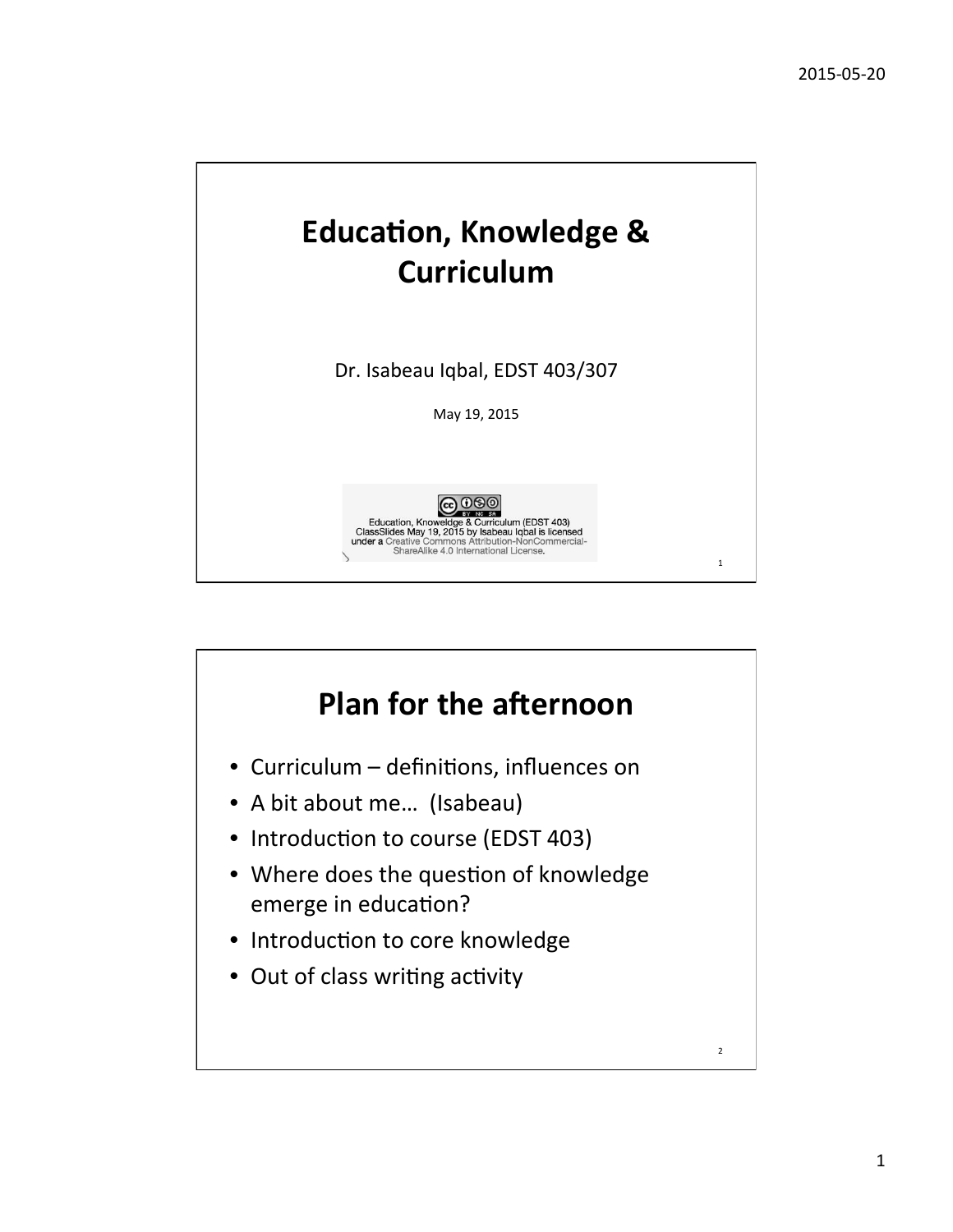3 

# **Learning objectives**

By the end of this class, you should be able to:

- Recall, without reference to the syllabus, at least 2 course goals.
- List 10 or more influences on the curriculuml
- Explain the concept of pedagogical content knowledge and be able to briefly describe the relevance of this concept to your teaching.
- Know the names of 2 or more new classmates.

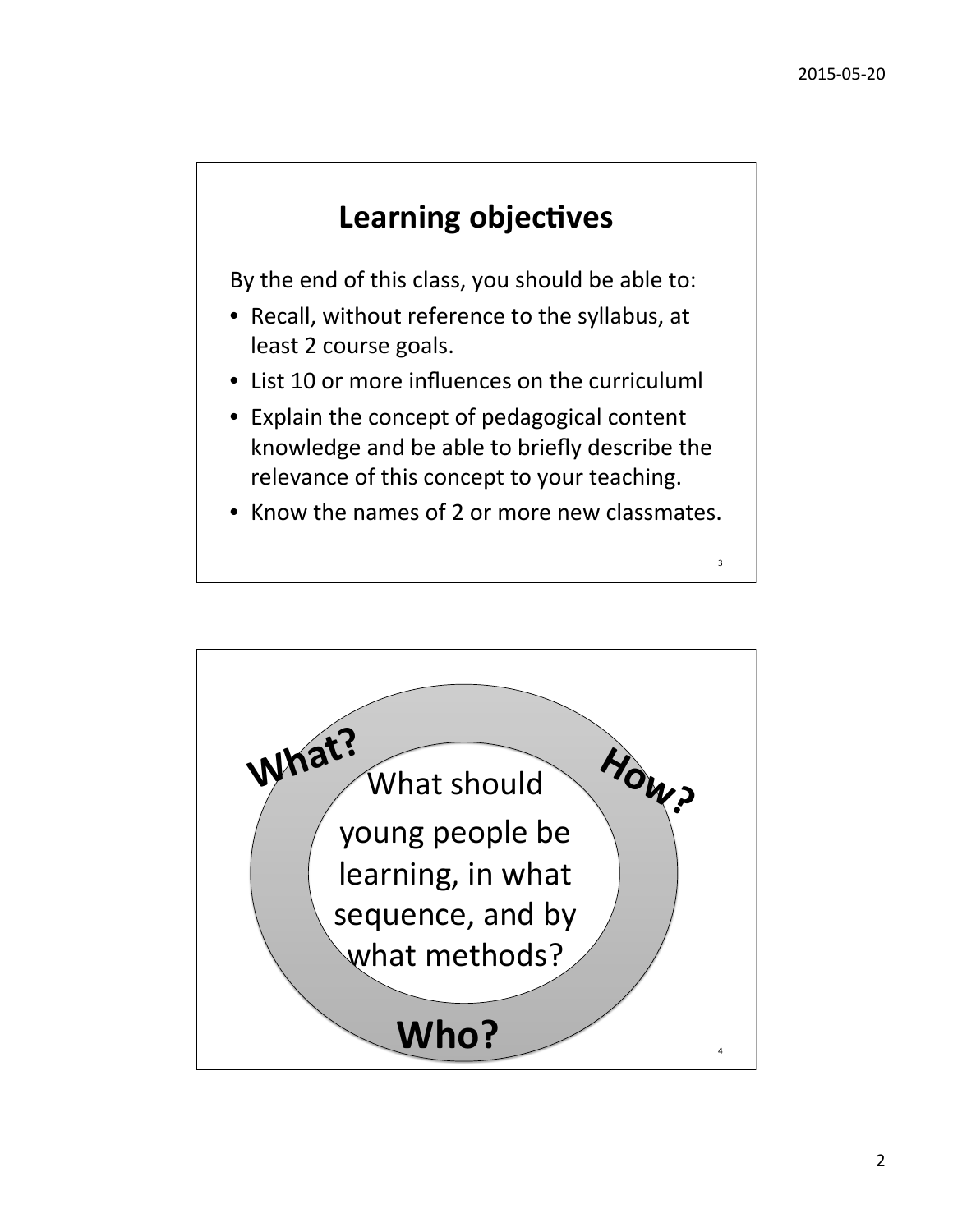5 

school boards, children, parents, government, accrediting agencies, professional organizations, technology, politics, tradition, laws, religion, race, gender, ethnicity, socioeconomic status, how society defines function of school, expectations, cultural waves, market forces, demographic trends, environmental factors, nature of learning, workload, physical facilities, scheduling, textbooks, standardized tests, assessment, the teacher…

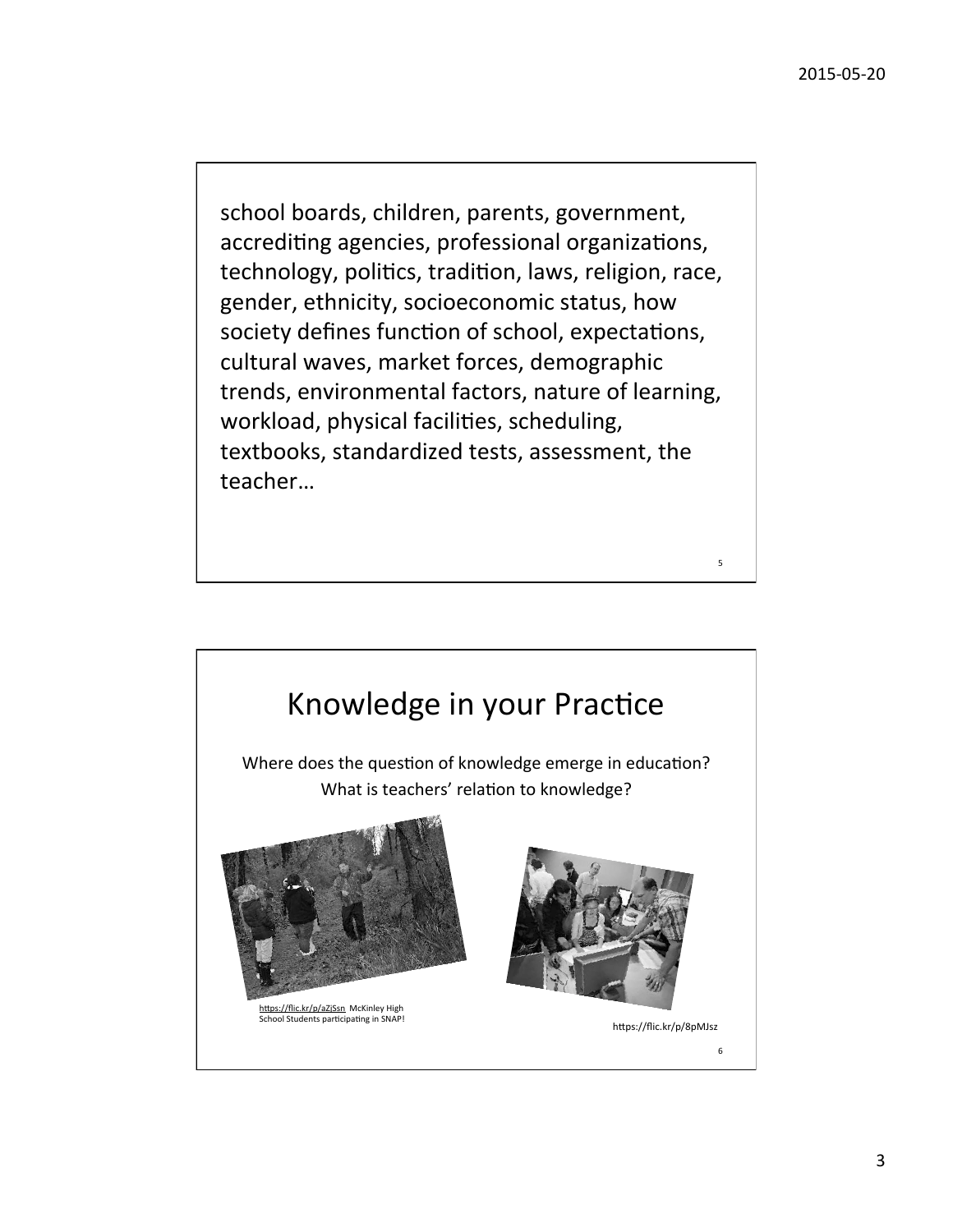

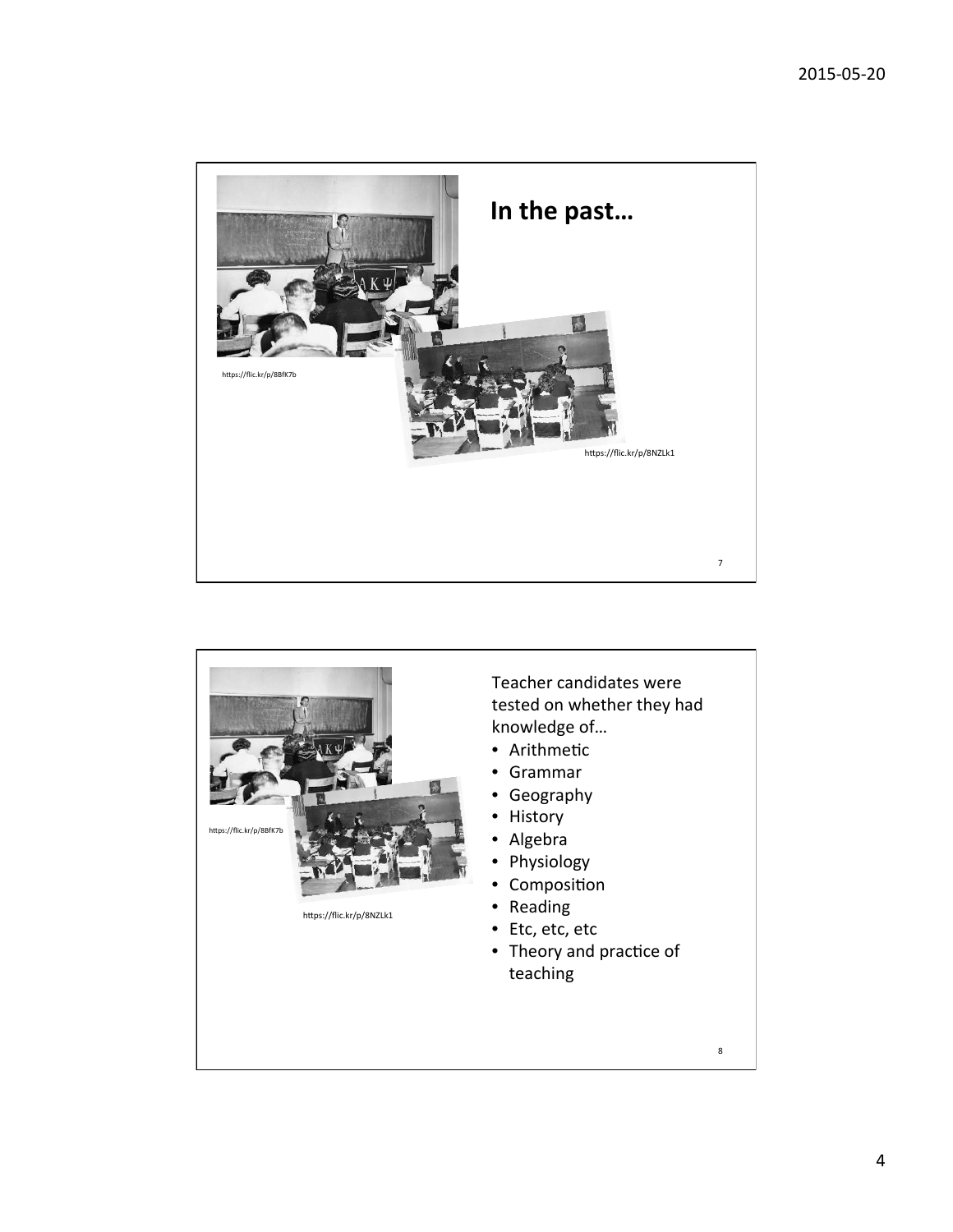

#### **Standards for the Education, Competence and Professional Conduct of Educators in BC** 1. Educators value and care for all students and act in their best interests. 2. Educators are role models who act ethically and honestly. 3. Educators understand and apply knowledge of student growth and development. 4. Educators value the involvement and support of parents, guardians, families and communities in schools. 5. Educators implement effective practices in areas of planning, instruction, assessment, evaluation and reporting. 6. Educators have a broad knowledge base and understand the subject areas they teach. 7. Educators engage in career-long learning. 8. Educators contribute to the profession. 10 Reference: http://www.bcteacherregulation.ca/standards/ StandardsDevelopment.aspx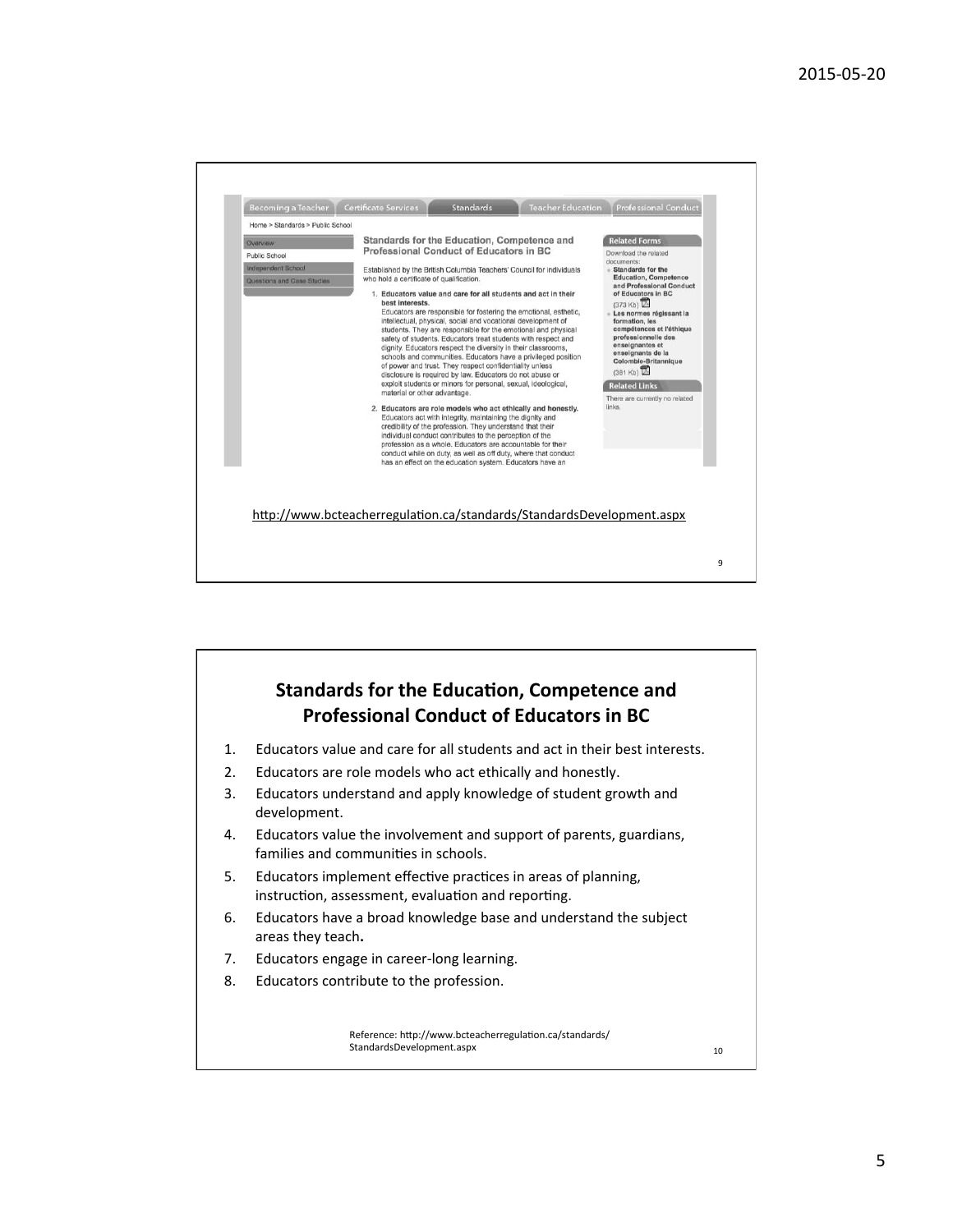

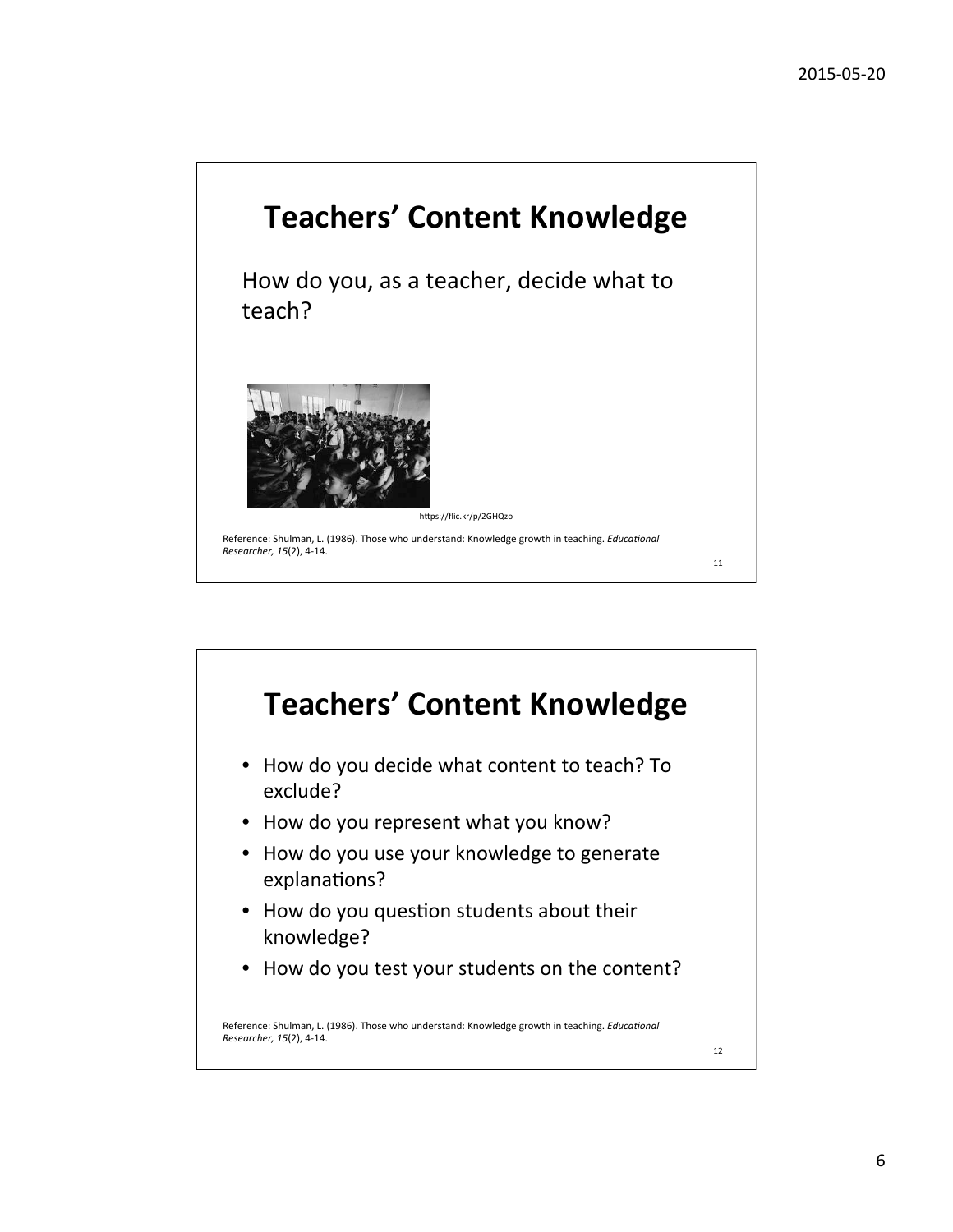

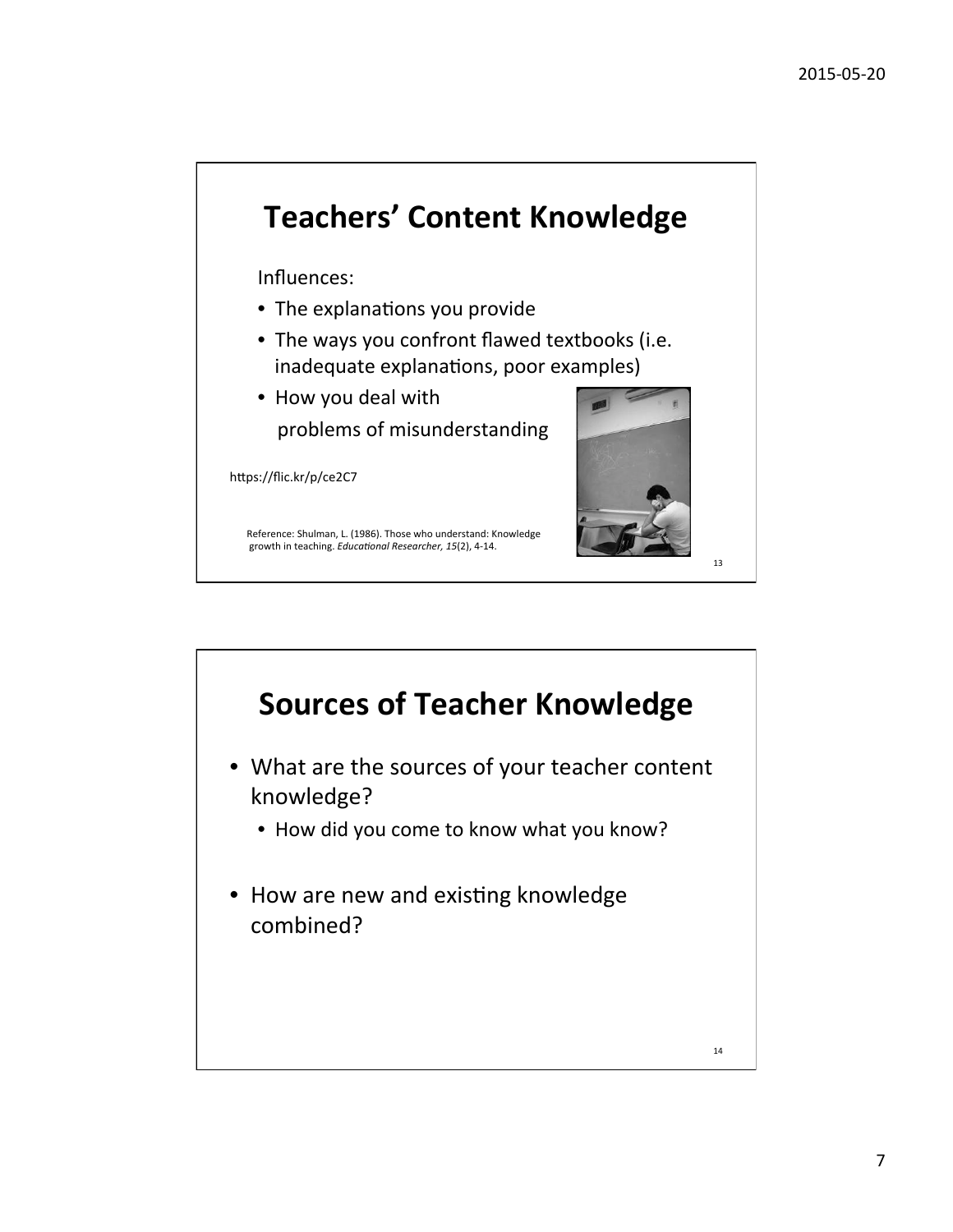## (Some of the) Tasks Involved in Teaching French

- presenting and explaining grammar rules
- responding to students' "why?" questions
- finding examples to make a specific grammar point
- recognizing what is involved in using a particular representation
- Connecting a topic to prior/future years
- Explaining grammar goals & purposes to parents
- Appraising, adapting the grammar content of textbooks
- Modifying tasks to be easier/harder
- Asking productive questions
- And more...

Adapted from Ball, Thames & Phelps. (2008). Content knowledge for teaching : What makes it special? Journal of Teacher Education, 59(5), 389-407 15 

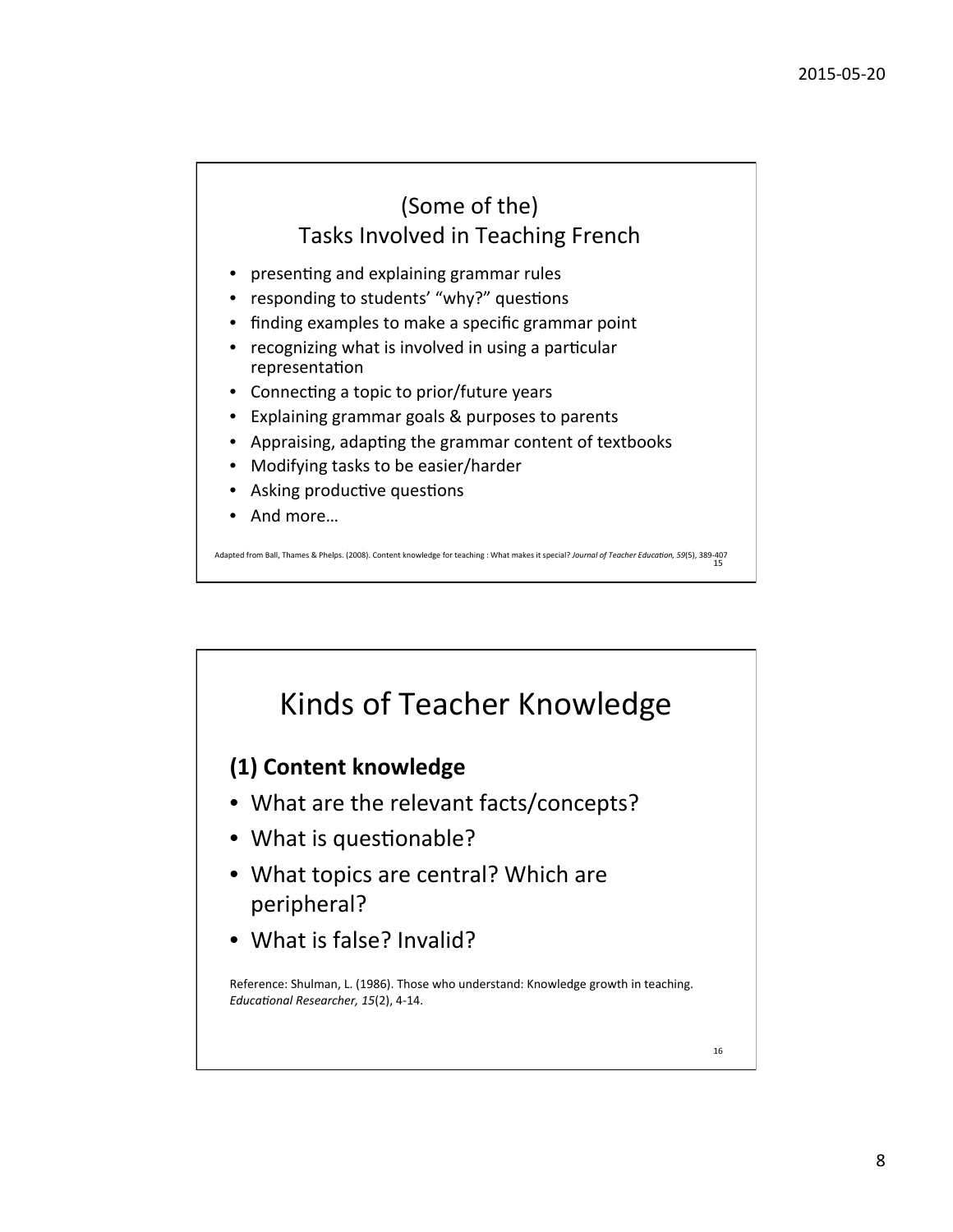# **Kinds of Teacher Knowledge**

### **(2) Pedagogical knowledge**

Pedagogical Knowledge is deep knowledge about the processes and practices or methods of teaching and learning and how it encompasses (among other things) overall educational purposes, values and aims. 

### **(3) Curricular knowledge**

Reference: http://mkoehler.educ.msu.edu/tpack/pedagogical-knowledge-pk/ (see site for fuller definition)

17 

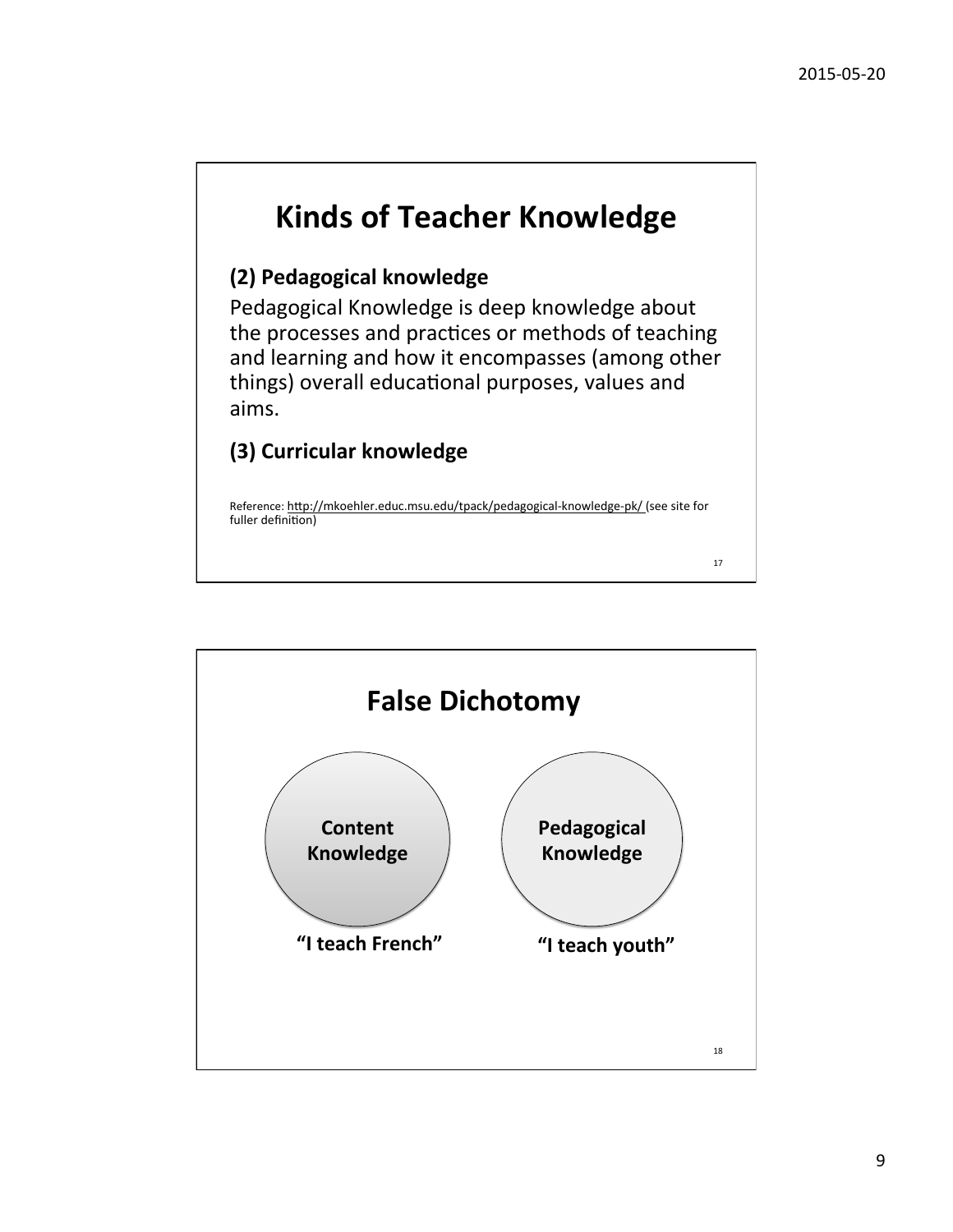

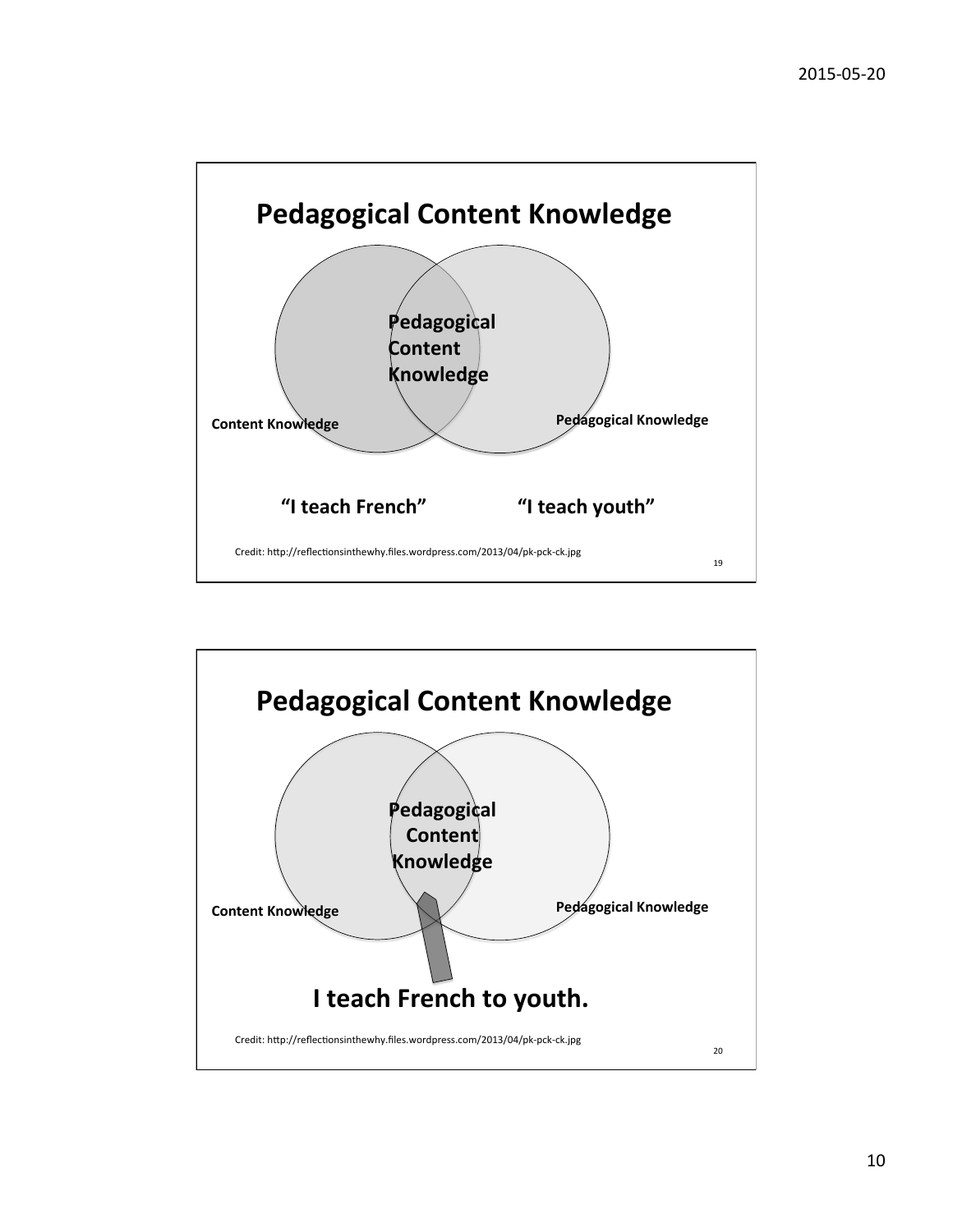